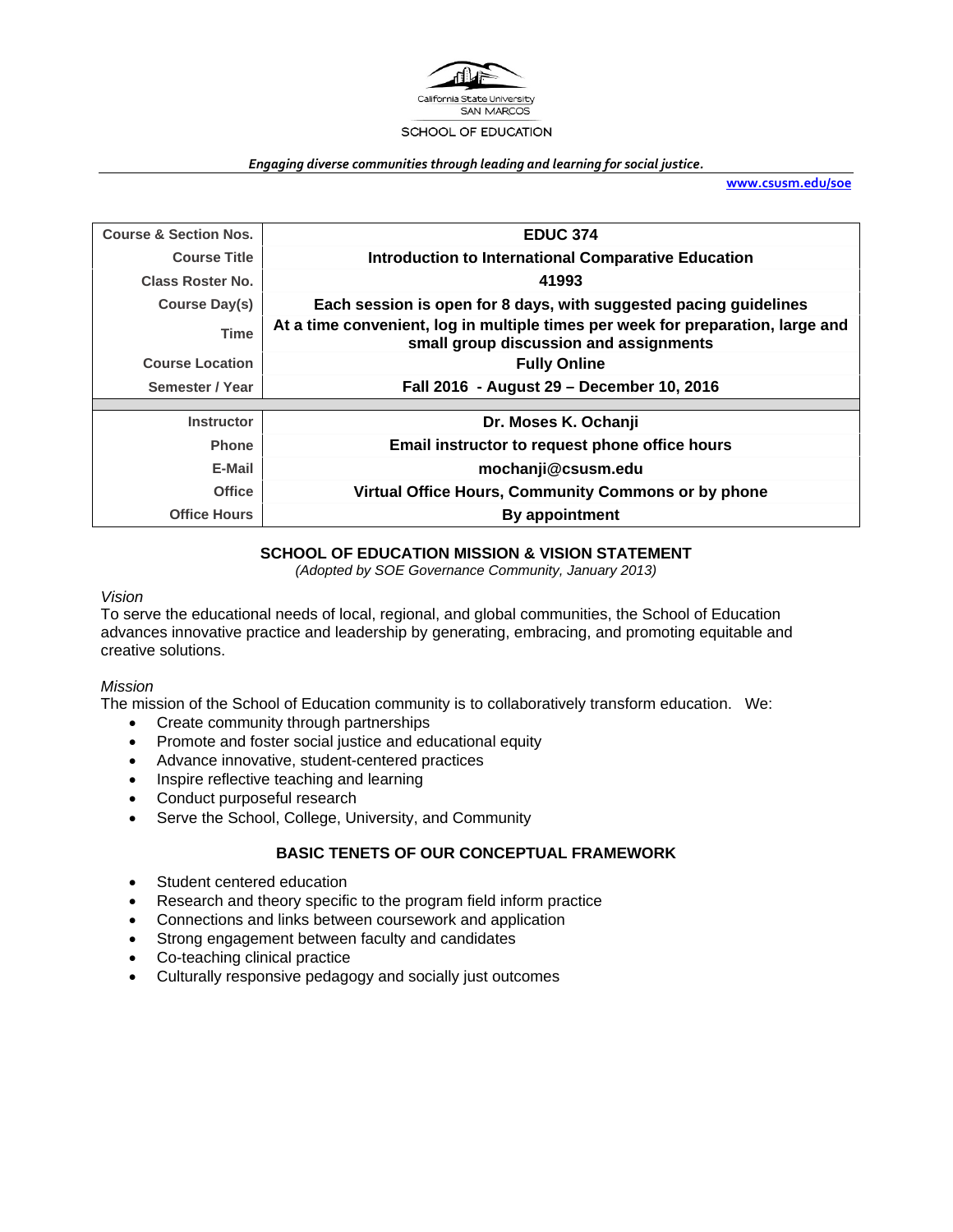# **TABLE OF CONTENTS**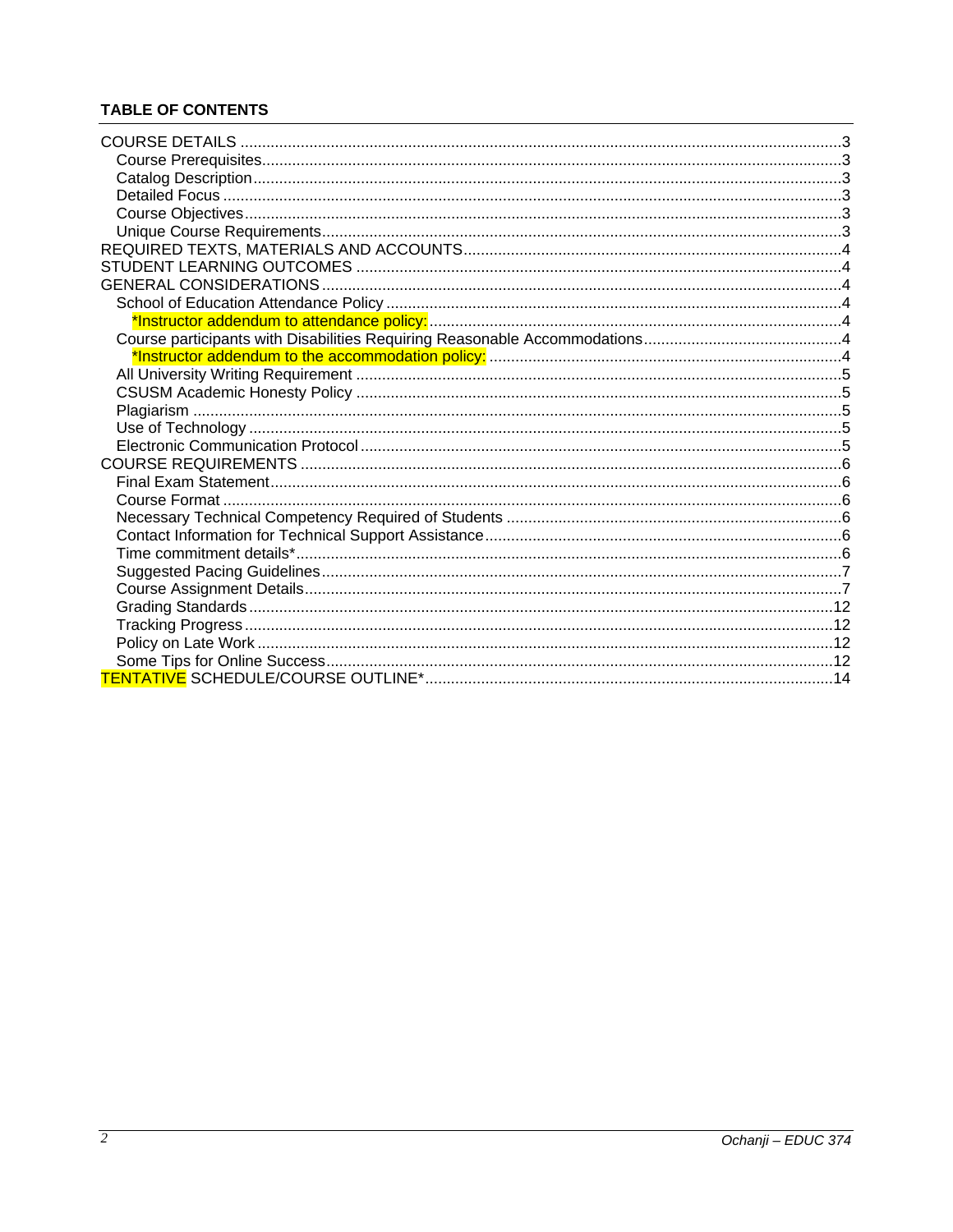### **COURSE DETAILS**

### **Course Prerequisites**

None

## **Catalog Description**

Offers an overview of schooling around the world through exploration of the diversity of educational policy and practice in a time of increased globalization. Appropriate for students considering teaching as a profession, those interested in international studies, global studies, international business, or interested in reflecting on their own experience of schooling in a broader context. Comparative analysis is introduced as a means of deepening understanding of the field and is also explicitly taught.

### **Detailed Focus**

In an era in which schools are being closely examined in the context of an increasingly globalized world, educators must reexamine assumptions and practices related to the purposes of schooling, the relationship between schooling and development, and questions of teacher professionalism (Kubow & Fossum). This debate is worth undertaking for all citizens. Awareness of other nations and their cultures, political and economic processes, and education systems is one way of better understanding and making commitments to excellence in our own country (Mazurek & Winzer). This course is designed to introduce critical examination of education in sixteen countries that represent five regions around the world using issues of educational importance that lead to four questions:

- What are the purposes of schooling?
- What is "equitable education," and who decides?
- What is the appropriate balance between education authority and accountability?
- What is teacher professionalism, and what factors reinforce or hinder its development?

## **Course Objectives**

After completion of this course, participants should be able to:

- *Use the constant comparative method and grounded theory to analyze schooling across countries* in both large and small forums of peers *with a high degree of proficiency* as defined in a discussion rubric / critical friend description for the **Scholarly Critical Friend Dialogue Assignment**
- *Use search, interview and technology skills to locate four high quality artifacts of schooling from five regions around the world* **from multiple perspectives and in multiple forms** with the intention of identifying key customs, schooling policies and practices, and contexts for education in alignment with artifact search and sharing guidelines as outlined in the **Artifact Summaries of Schooling Assignment**
- *Articulate clearly, concisely and coherently in a 3-5 page paper a reflection on one's own schooling in comparison with schooling in two or more other countries* using notes completed while reading the textbook and examining Artifact Summaries, employing lenses or perspectives explored in class, and implementing comparative strategies in accordance with guidelines outlined in the **Comparative Analysis of Schooling Assignment**
- *Demonstrate facility and innovation with technology and course management tools* through academic achievement in a fully online environment.

#### **Unique Course Requirements**

The class will be conducted online in its entirety and therefore requires development of skills using course management tools in Moodle. If personal technology does not meet required speeds/standards, students may need to update their hardware or software, or complete course sessions in on-campus technology laboratories. All or part of assignments will be shared in the online environment with some or all of the course participants.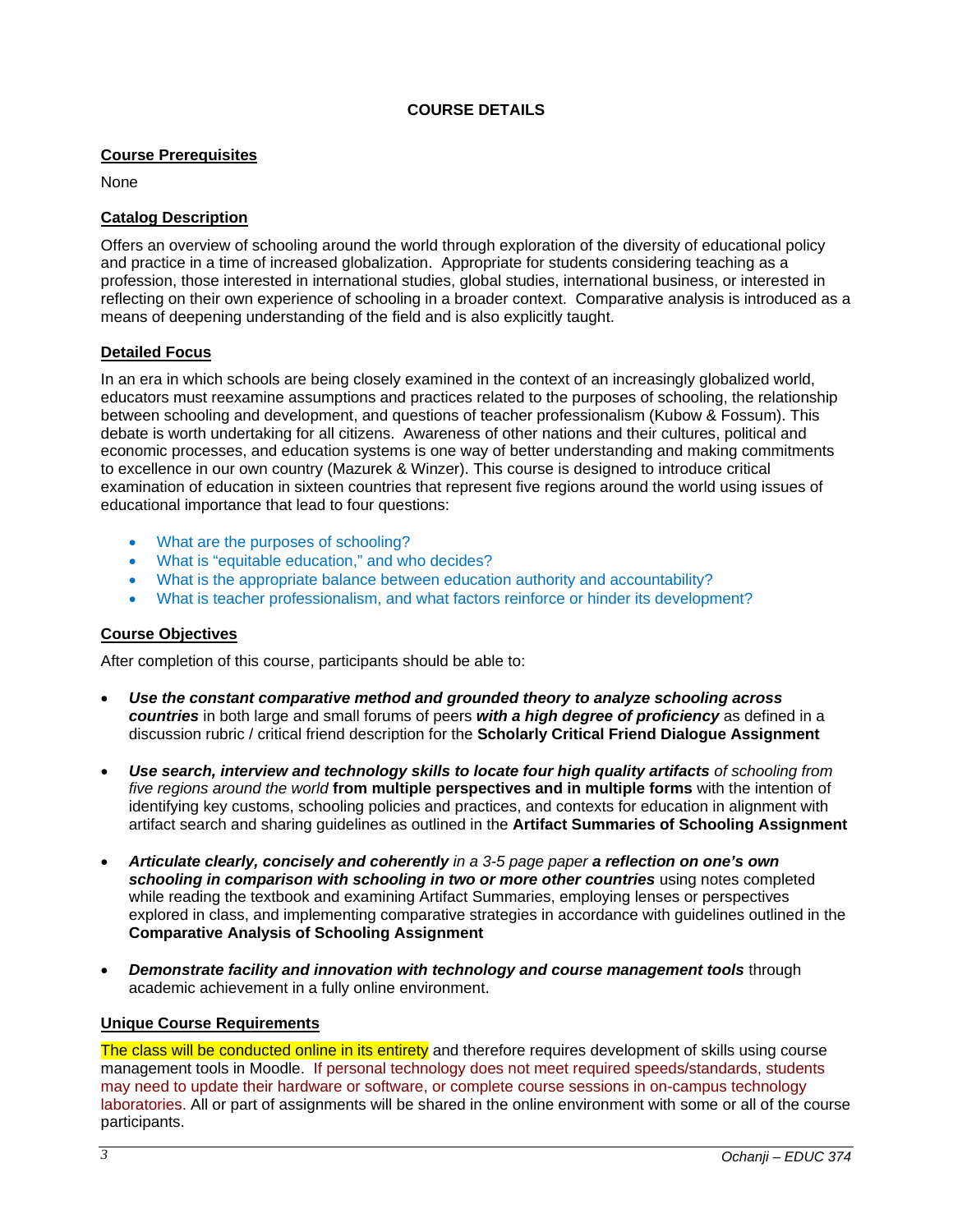## **REQUIRED TEXTS, MATERIALS AND ACCOUNTS**

Mazurek, K. & Winzer, M.A. (2006). *Schooling Around the World: Debates, Challenges and Practices*, Pearson; Boston, MA, ISBN 0-205-45459-3. The textbook is available for rent on Amazon, and a copy is on two-hour reserve in the CSUSM main library.

Articles/websites/videos on various course topics are required reading/watching/browsing and will be linked in the course Moodle shell. Speak with the instructor about helpful reading strategies if assigned materials are taking too long, or if you need a reading accommodation.

## **STUDENT LEARNING OUTCOMES**

This General Education course is designed to increase knowledge and awareness of schooling policy and practice in a number of international contexts. This contextual understanding will arise from learning about schooling using structured comparative strategies that will be explored and practiced throughout the course. The insights gained will then be applied to class participants' own schooling experiences using the comparative methods. Class participants who go on to become teachers will have a foundation for critiquing and systematically improving the system where they eventually teach. Class participants who go on to other fields of endeavor will be better prepared to be leaders in their fields since educational policy and practice are foundational in every context. Those completing the course will have the tools to make informed decisions about future changes to schooling as they participate in local school governance, and be more effective consumers as they make decisions about their own or their family's schooling needs. Comparative analysis is a fundamental skill that is applicable in multiple contexts.

### **GENERAL CONSIDERATIONS**

### **School of Education Attendance Policy**

Due to the dynamic and interactive nature of courses in the School of Education, all course participants are expected to attend all classes and participate actively. At a minimum, course participants must attend more than 80% of class time, or s/he may not receive a passing grade for the course at the discretion of the instructor. Individual instructors may adopt more stringent attendance requirements. Should the course participant have extenuating circumstances, s/he should contact the instructor as soon as possible. *(Adopted by the COE Governance Community, December, 1997).*

#### **\*Instructor addendum to attendance policy:**

In an online environment there is flexibility in time and space, and therefore all course sessions must be completed. **Notify the instructor to negotiate modified deadlines for extenuating circumstances BEFORE missing activities/assignments**. Your voice and perspective are critically important to the learning of your classmates!

#### **Course participants with Disabilities Requiring Reasonable Accommodations**

Course participants with disabilities who require reasonable accommodations must be approved for services by providing appropriate and recent documentation to the Office of Disabled Student Services (DSS). This office is located in Craven Hall 4300, and can be contacted by phone at (760) 750-4905, or TTY (760) 750- 4909. Course participants authorized by DSS to receive reasonable accommodations should meet with their instructor during office hours or, in order to ensure confidentiality, in a more private setting.

#### **\*Instructor addendum to the accommodation policy:**

Please discuss the need for accommodations with the instructor at the earliest possible time to ensure success in this course.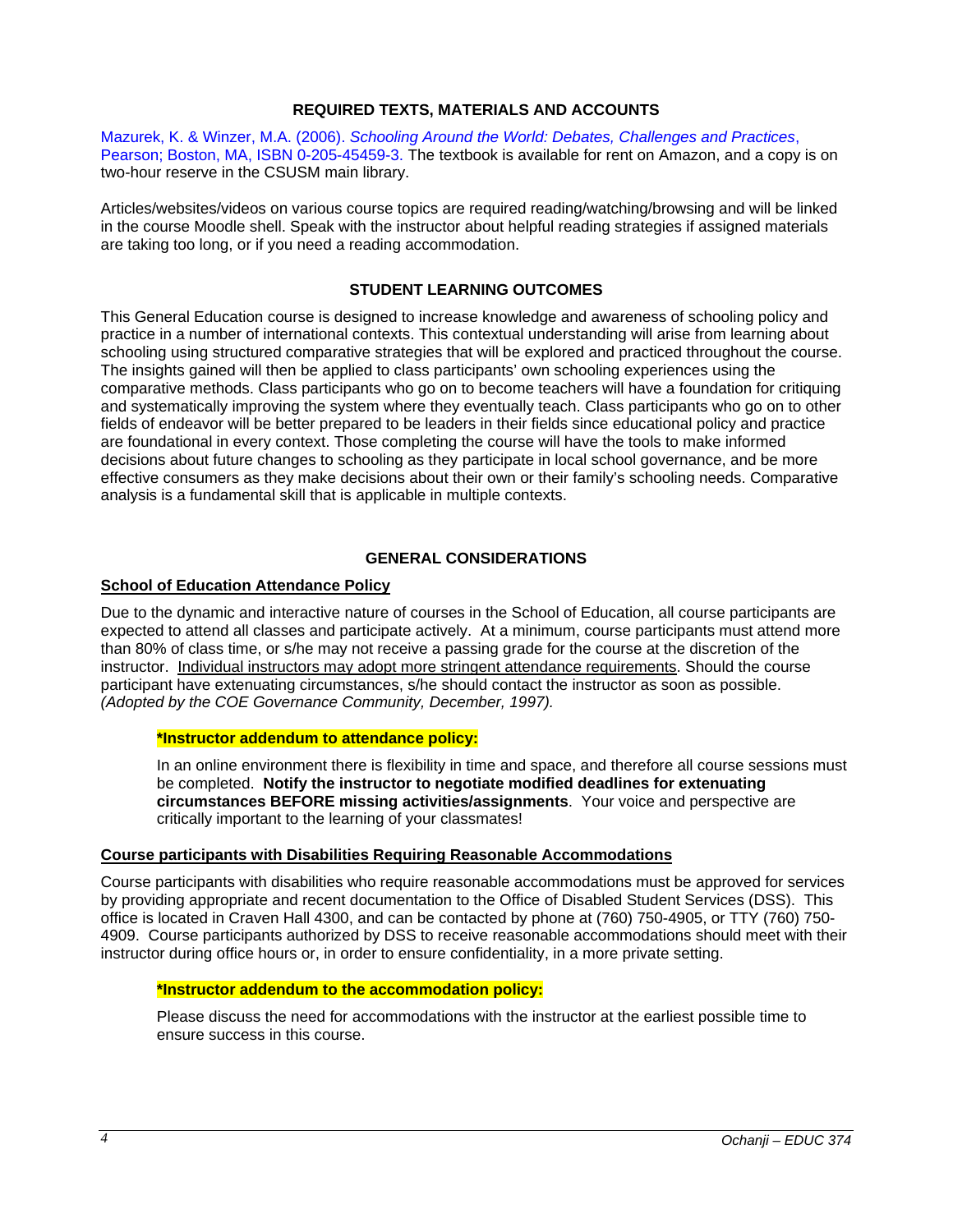# **All University Writing Requirement**

The CSUSM writing requirement will be met through Scholarly Critical Friend dialogue in large and small group forums, when writing up four Artifacts of Schooling, and in the Comparative Analysis of Schooling final paper. Every course at the university must have a writing requirement of at least 2500 words.

### **CSUSM Academic Honesty Policy**

Students will be expected to adhere to standards of academic honesty and integrity, as outlined in the Student Academic Honesty Policy. All assignments must be original work, clear and error-free. All ideas/material that are borrowed from other sources must have appropriate references to the original sources. Any quoted material should give credit to the source and be punctuated accordingly.

Academic Honesty and Integrity: Students are responsible for honest completion and representation of their work. Your course catalog details the ethical standards and penalties for infractions. There will be zero tolerance for infractions. If you believe there has been an infraction by someone in the class, please bring it to the instructor's attention. The instructor reserves the right to discipline any student for academic dishonesty, in accordance with the general rules and regulations of the university. Disciplinary action may include the lowering of grades and/or the assignment of a failing grade for an exam, assignment, or the class as a whole.

Incidents of Academic Dishonesty will be reported to the Dean of Students. Sanctions at the University level may include suspension or expulsion from the University.

Refer to the full Academic Honesty Policy at: http://www.csusm.edu/policies/active/documents/Academic\_Honesty\_Policy.html

## **Plagiarism**

As an educator, it is expected that each candidate (course participant) will do his/her own work, and contribute equally to group projects and processes. Plagiarism or cheating is unacceptable under any circumstances. If you are in doubt about whether your work is paraphrased or plagiarized see the Plagiarism Prevention for Students website http://library.csusm.edu/plagiarism/index.html. If there are questions about academic honesty, please consult the University catalog.

## **Use of Technology**

Course participants are expected to demonstrate competency in the use of various forms of technology (i.e. word processing, electronic mail, Moodle, use of the Internet, and/or multimedia presentations). Specific requirements for course assignments with regard to technology are at the discretion of the instructor. Keep a digital copy of all assignments and posts as a backup in the event of a Course Management System malfunction (Moodle in Cougar Courses. All assignments will be submitted online.

#### **Electronic Communication Protocol**

Electronic correspondence is a part of your professional interaction. If you need to contact the instructor, email is often the easiest way to do so. It is the instructor's intention to respond to all received e-mails in a timely manner. Please be reminded that e-mail and on-line discussions are a very specific form of communication, with their own nuances and etiquette. For instance, electronic messages sent in all upper case (or lower case) letters, major typos, or slang, often communicate more than the sender originally intended. Please be mindful of all e-mail and on-line discussion messages you send to your colleagues, to faculty members in the School of Education, or to persons within the greater educational community. All electronic messages should be crafted with professionalism and care.

Things to consider:

- Would I say in person what this electronic message specifically says?
- How could this message be misconstrued?
- Does this message represent my highest self?
- Am I sending this electronic message to avoid a face-to-face conversation?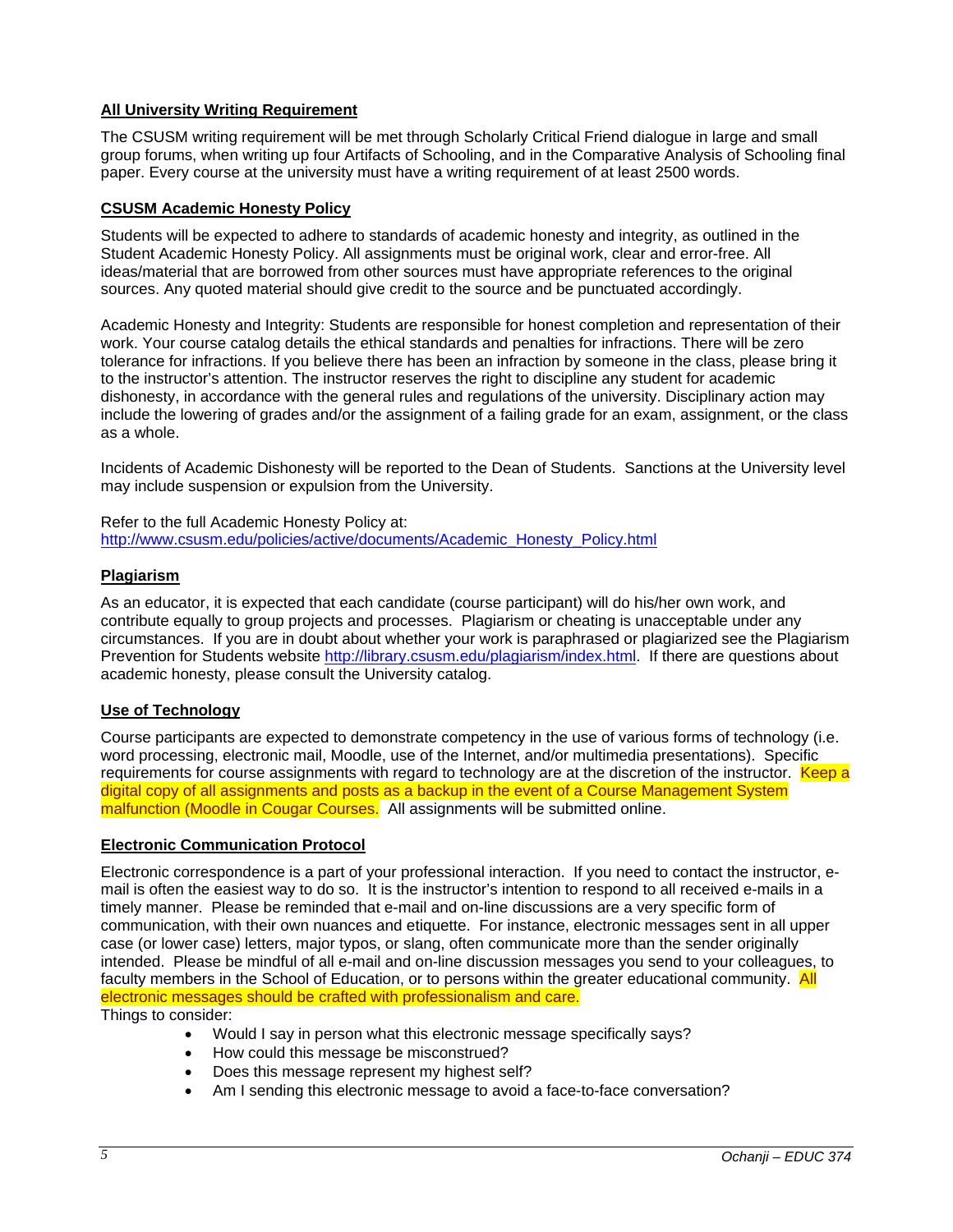In addition, if there is ever a concern with an electronic message sent to you, please talk with the author in person in order to correct any confusion.

### **COURSE REQUIREMENTS**

**60 points – Assignment One: Scholarly Comparative Analysis Dialogue Participation 60 points – Assignment Two: Artifact Summaries of Schooling 60 points – Assignment Three: Comparative Analysis of Schooling Reflective Paper 180 points – Total Possible** 

NOTE: As adjustments are made to the course in response to student learning needs, the number of points may vary, but each of the three assignments will remain one third of the total final grade.

#### **Final Exam Statement**

There will be no final exam for this class.

#### **Course Format**

This class is listed local online (LO)

### **Necessary Technical Competency Required of Students**

Ability to navigate the Internet, and basic computing skills such as word processing editing and posting documents the LMS.

#### **Contact Information for Technical Support Assistance**

For questions about or assistance with a technical part of of the course, your campus username/password, your campus email, etc. please contact the CSUSM Student Technology Help Desk

- Email: sth@csusm.edu
- Phone: 760-750-6505
- Hours: Monday Thursday, 8:00 am to 6:00 pm (PST), and Friday, 8:00 am to 5:00 pm (PST)
- Website: http://www.csusm.edu/sth/index.html

#### **Time commitment details\***

National accreditation agencies set required course time standards, and allocate 9 hours per week for a three-unit course (3 in class, 6 outside class). It might be helpful to clarify that time commitment in an online environment, as the boundaries between 'in' and 'out' of class are somewhat blurred. Below is an allocation of times you should expect to spend in/outside of the online environment on various course activities as an individual, in small groups, and in large groups to complete this course successfully.

- **Individual** – **approximately three hours/week**
- **Large groups approximately three hours per week**
- **Small group approximately three hours per week**

**\***Please note the times allocated for completion of activities at each level of engagement are maximum times some students may need less time to complete course activities. If you are noticing that you need more time, please contact the instructor for time management strategies and/or adjustments to the course. Please do not spend time beyond the hours per week indicated!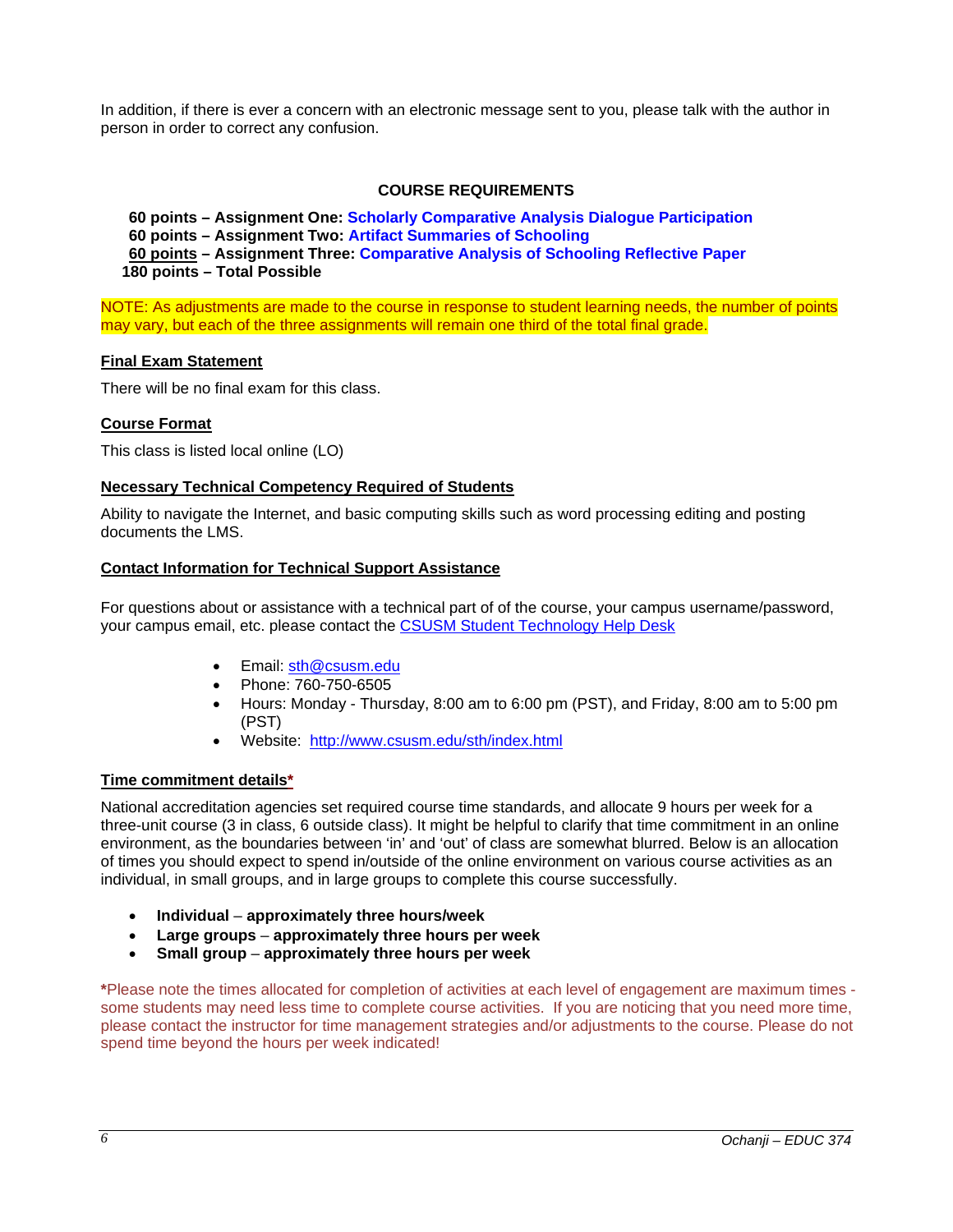## **Suggested Pacing Guidelines**

As we rethink the boundaries between 'going to class' and completing 'outside of class' work, we look to students who are successful learning online to see how we might make the most of this course. Students who learn effectively in the online learning environment report that they break work into shorter chunks throughout the week, rather than a larger chunk on one or two days. Students who have the most success report logging in for an hour or so a day throughout the week, or working in two hour blocks three or more times a week.

While there are technically three assignments for this course, *each assignment will be completed in a series of steps throughout the semester*. This multi-step strategy offers opportunities for multiple drafts, feedback from peers and the instructor, and a gradual completion process rather than three stress points during the semester. It does, however, mean that *every week some work will be due*.

Since classmates depend upon one another for Small and Large Group activities as well as session completion, suggested guidelines for completing various session activities are offered to maximize success in the course as well as deepen the dialogue among class participants.

### Generally **sessions will be released each Saturday and are due eight days later, on the following Sunday,** with **recommended completion days/deadlines as follows**:

- **Individual preparation** Sat-Mon, complete by Mon 11PM
- **Large group**  Sun-Tue, complete by Tue 11PM
	- o **Initial post** Sun-Mon
	- o **Follow up posts** Mon-Tue
- **Small group** Tue-Thu, complete by Thu 11 PM
	- o **Initial post**  Tue-Wed
	- o **Follow up posts**  Wed-Thu
- **Individual assignments/reflection** Thu-Sun, complete by Sun 11 PM

From time to time due days vary for a particular session, activity or assignment, so follow session instructions carefully. *Note that the release dates for a new session overlap the due date for the previous session by one day.* This intentional overlap is designed to maximize flexibility of timing to accommodate many different student schedules.

## **Course Assignment Details**

## **60 points – Assignment One: Scholarly Comparative Analysis / Critical Friend Dialogue**

*The objective of this assignment is to use the constant comparative method and grounded theory to analyze schooling across countries* in both large and small forums of peers and in individual reflections *with a high degree of proficiency.* 

Throughout the semester you will engage in primarily in three levels of scholarly dialogue. You may not engage in every level every week. Activities at each level build on the prior level as follows:

- *20 points* **Large group (typically half of, or the whole class):** This level of engagement involves joining a dialogue about issues, processes and practices of schooling around the world in order to compare and contrast them. Each class participant posts a response to a prompt, and then offers feedback to a number of classmates' postings. Forum prompts are structured in a way that requires thoughtful concise responses rather than streams of consciousness. It will be necessary to **revisit the large group forum several times throughout the week to read through posts made before and after yours to follow the discussion.** The dialogue is captured in a number of ways but primarily through **large group forum posts and responses worth 2 points per week.** The earlier and more thoughtfully you post, the better quality whole class discussion we have!
- *20 points* **Small group (typically two-six students):** This level of engagement functions as a debriefing and peer feedback area each week. Peer interactions in small group collegial dialogue is an important part of sifting through course material for the week and making comparisons of schooling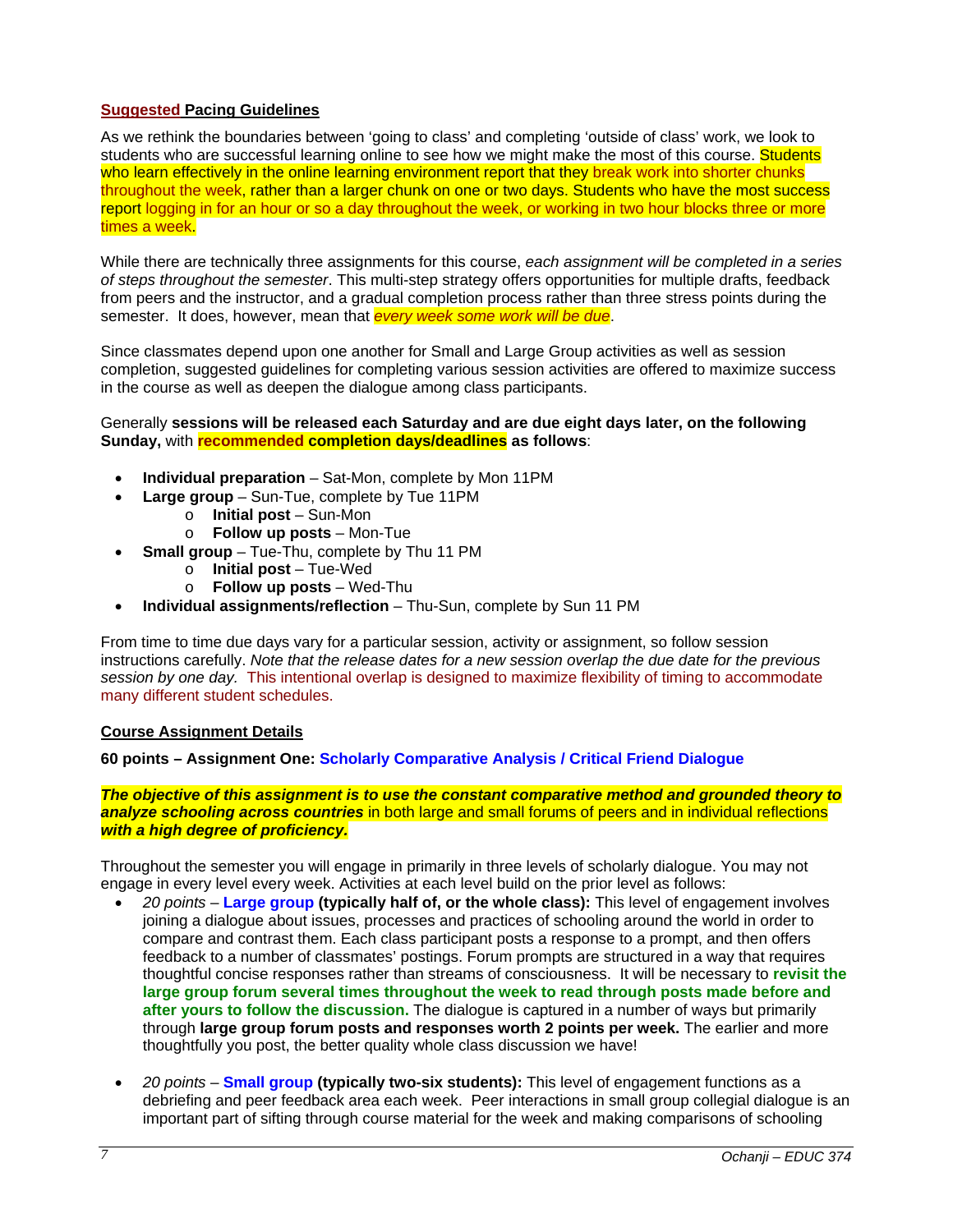contexts, issues and practices across countries. These discussions are designed to provide background information for the final paper. **Your active participation is critically important, and group consensus may be required.** Small group interactions are captured in a number of ways but primarily through **small group forum posts / responses, comparative notes, and/or peer review responses of 2 points per week.** 

 *20 points* – **Individual:** This level of engagement involves time to read, watch, respond, develop, reflect and write to build up background knowledge of schooling around the world and apply that knowledge by comparing various countries. **This investment of time is critical to success in the course**. There are two primary individual activities: **preparation and reflection**. Preparation involves reading/watching to prepare for session activities. Reflection involves searching, thinking, reflecting, and writing about *your knowledge of schooling around the world* by making connections, as well as comparing and contrasting various contexts for schooling. You will also have opportunities to reflect on *your development using the comparative method* by evaluating your level of engagement, quality of interaction, and commitment to accomplished comparative research practices. Both dimensions of individual effort are captured in a number of ways but primarily through entries in a **reading response, reflection journal or a course check-in response for 2 points per week.** 

Course participants are encouraged to complete scholarly dialogue activities at regular intervals throughout the week. The large/small/individual levels of engagement are designed to teach/develop skills relevant to comparing, contrasting, assessing, and writing about schooling in various contexts.

As adjustments are made to the course based on student learning needs, the relative weight of the three levels of scholarly endeavor may vary slightly. Scholarly critical friend dialogue grades are based on full participation in course sessions.

### **The top level of Scholarly Participation is described below to set the bar high (***for the remainder of the levels of participation, see the rubric cougar courses)***:**

## *Type 5: The interested/engaged citizen* – You:

- Leave class sessions wondering (pondering / uncertain / surprised / speculating / questioning / struck / stuck / amazed / caught up, etc.) and excited about your contributions to the dialogue and how those of others impact your thinking
- Challenge other group members (small and large) respectfully
- Ask insightful questions
- Make contributions that extend the class readings/viewings/events/issues
- Refer to specific lines in the text and relevant classroom experiences when appropriate
- Participate regularly and feel a sense of belonging with the group (inclusion with them, responsibility for them)
- Share the collective spaces, neither dominating nor intimidating others nor staying in the shadows
- Are well prepared by thorough reading and thinking BEFORE joining the group
- Demonstrate clear evidence of engagement, critical friend skills, comments based on specific reliable sources, and provide a reflective interface with all course readings / viewings / browsings.

## **60 points – Assignment Two: Artifact Summaries of Schooling**

*The objective of this assignment is to use search, interview and technology skills to locate four high quality artifacts of schooling from five regions around the world from multiple perspectives and in multiple forms with the intention of identifying key customs, schooling policies and practices, and contexts for education.* 

A primary means for learning about schooling in **sixteen different countries from five regions of the world** will be through our readings in the textbook "Schooling Around the World." In addition to that background information, provided by scholars with first hand experience in those countries, we will use artifacts we gather from a variety of places to flesh out the background knowledge. **Each artifact you**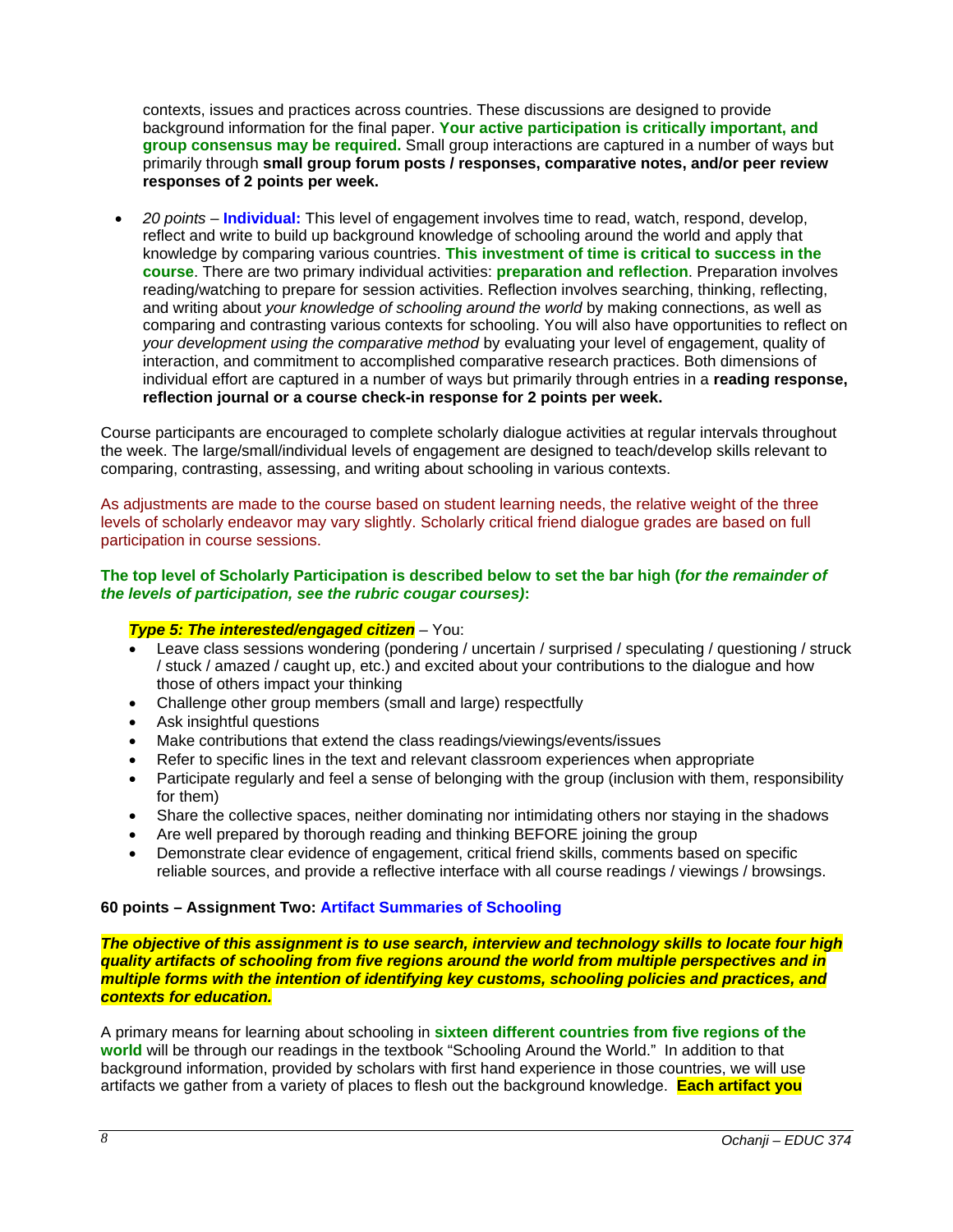**locate, learn more about, and produce an Artifact Summary for is worth 15 points**, and **you will complete 4 artifact summaries throughout the semester** along with a practice Artifact Summary.

### **The countries we will collect artifacts for represent schooling in the following regions:**

- The Pacific Rim: Japan, South Korea, China, and Australia
- The Middle East and Southeast Asia: Palestine, Israel, Pakistan, and India
- The New Europe: France, England, Russia, and Poland
- North America: USA and Mexico
- Southern Continents: South Africa and Brazil

#### $\bullet$ **The artifacts may include but are not limited to the following:**

- Interview with someone who has first hand knowledge of schooling in a country
- Personal account
- Description of what a student/teacher might 'see out the school window'
- Testimonials from students who have studied abroad or teachers who have taught abroad, or individuals who have gone to school in any of these countries
- Government document
- Policy statement
- Report from non-profit agencies
- Stories from Peace Corp volunteers
- YouTube videos from students/teachers/administrators/parents/community members
- Examples of student work
- Charts of courses taken and the sequence in which they are taken
- Descriptions of who has access to K-12, technical school or higher education
- Illustrations of classrooms, learning materials, classrooms
- Journal/news organization articles

#### **The artifacts may include but are not limited to the following forms:**

- Blog,
- Website,
- YouTube or other video clip,
- Photo with caption,
- Text document / flyer / brochure,
- Audio or interview transcript
- Reflections from teacher educators, scholars, administrators, volunteers, parents, students

After practicing locating artifacts, preparing a practice summary, and evaluating the practice summaries, the assignment is to **locate four artifacts, one from each of four countries** each group is assigned, read/study/watch it, and choose a segment that will **take about ten minutes to read/watch/peruse**, either identifying it by a link, a page number, a heading or a time stamp, etc. to indicate to classmates where to direct their attention. Then **place the artifact into the larger context by creating an Artifact Summary**. These Artifact Summaries will be posted for classmates to explore as part of eight course sessions. Wait for further instructions and practice artifact hunting before beginning the search.

Each class participant will turn in an Artifact Summary every other week across Sessions 3-10. Groups A and B weeks 3-5-7 and 9, Groups C and D weeks 4,6,8 and 10. **Be thinking about the countries that are of most interest to you AND which weeks work best with your schedule to prepare for Artifact Group Signups in Session 2.** 

#### **Artifact Groups:**

- A Palestine / Australia / France / United States
- B Israel / China / England / Mexico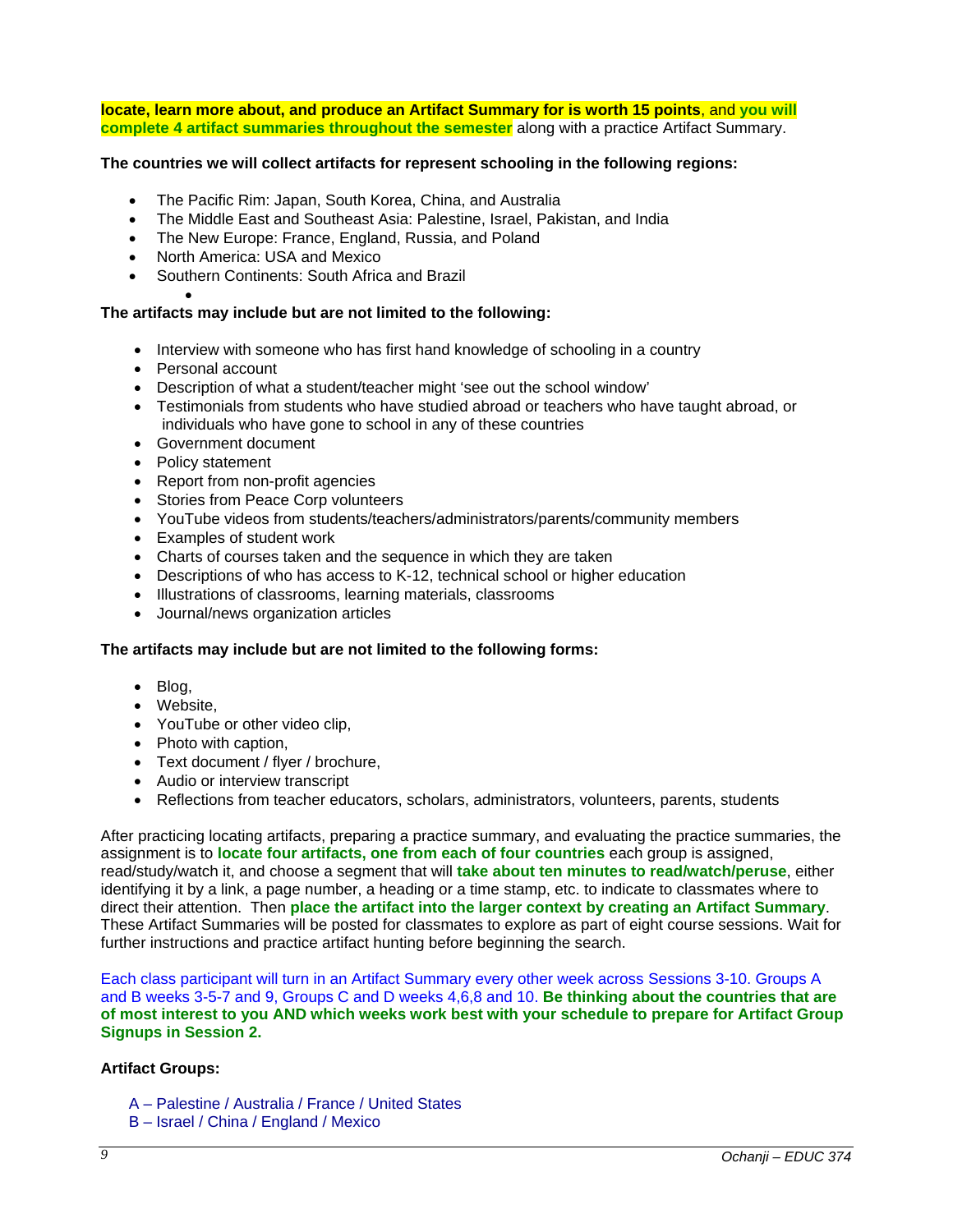C – S. Africa / Pakistan / Japan / Russia

D – Brazil / India / S. Korea / Poland

## **Artifact Summary:**

- **APA citation/live url** (Author, year, title/description, source, and live url link to access it in a new window)
- **10 minute segment** (If an artifact would take more time to peruse, choose one excerpt, one link, or a specific time in a video and indicate how a classmate will locate that section)
- **Quality of source** (relevance to understanding schooling in another country)
- **Type of artifact** (article/video/image/interview transcript/governmental document/website)
- **Country where schools are / Country artifact is from** (in what country is the schooling being described, and what country is the source from)
- **Perspective represented** (whose frame of reference student/teacher/administrator/parent/scholar)
- **Aspect of schooling illustrated or lens through which schooling is considered** (What aspect of schooling in the country does it illustrate – e.g. curriculum, discipline policy, and what lens is being used to understand schooling – e.g. gender access, purpose, indigenous peoples, accountability, etc.)
- **Insights** (A brief summary of the information/insights it contains)
- **Image portrayed** (A statement that characterizes the image of schooling portrayed by the artifact complimentary, concerned, expose', innovative, developing, rudimentary, etc.)

The artifacts may take many forms as indicated so please **choose a variety of artifact types to receive optimum credit. An effort will be made for each of you to complete an interview with one person with first hand experience of schooling in another country we are studying.** NOTE: Each artifact must be unique, so once a classmate has posted the artifact no other student will receive credit for the same artifact. Posting artifact summaries early is therefore an advantage. It is OK to post the APA citation to 'reserve' your artifact early in the Artifact Summary forum, and then return to post the Artifact Summary once completed.

Artifact summary grades are based on locating artifacts through a thoughtful and thorough search, using effective search terms, with careful consideration of quality/reliability of sources. Expertise about schooling resides in many sources, however, and a person with a first hand account may offer insights important to our understanding, regardless of their academic credentials. Be sure to clearly cite all sources, and explain why they may provide important insights in the event they are non-traditional sources of information about schooling in a country. A detailed rubric outlining the basis for Artifact Summary grades will be posted in the Session where this assignment is introduced in the course header, and at the end of this syllabus.

# **60 points – Assignment Three: Comparative Analysis of Schooling Reflective Paper**

*The objective of this assignment is to articulate clearly, concisely and coherently in a 3-5 page paper a reflection on one's own schooling in comparison with schooling in two or more other countries, using notes completed while reading the textbook and examining Artifact Summaries, while employing lenses or perspectives explored in class, and implementing comparative strategies.* 

Throughout the semester you will take notes as we explore schooling in sixteen countries, using the note taking guide provided. What you record will include key / unique elements of schooling in a particular country, how schooling in another country is similar to your schooling experience, and how a student in another country has an experience different from yours. You will make note of specific quotes from textbook readings, articles provided in sessions, and artifacts posted by classmates. These notes will inform your paper, and quotes will be selected to use as citations to back the claims in your paper.

Completion of three drafts of a comparative analysis paper will result in a high caliber, well articulated, clearly written final 3 to 5 page paper. The outline of the Comparative Analysis paper will be reviewed by a peer, and the first full draft will be reviewed by the instructor. Feedback from the peer and the instructor are to be incorporated into the final draft.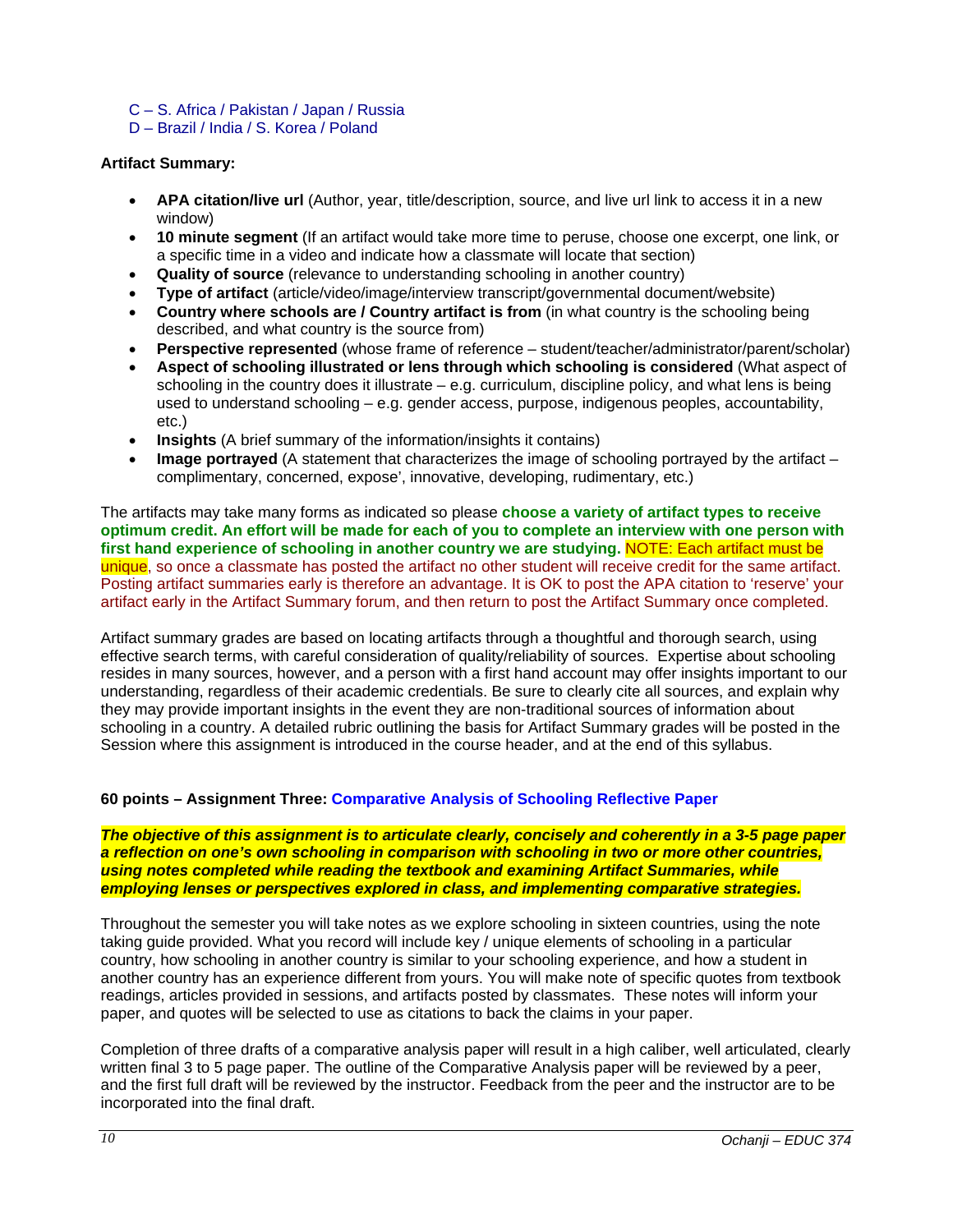Rubrics for each step of the Comparative Analysis of Schooling reflective paper assignment process will be posted in the session in which the assignment is introduced, as well as the course header, and at the end of this syllabus.

## **Points for the notes, peer review, and drafts are as follows:**

- **16 points Note taking** For eight weeks we will be exploring schooling in sixteen countries, and you will record important details each week from textbook reading and exploration of the summaries using the note taking guide provided. Details include unique characteristics of schooling, how schooling is like or different from your own experience of schooling, and quotes from readings/artifacts that support the statements made in notes. The guide will be submitted each week for two points, for a total of 16. See the rubric at the end of the syllabus for guidelines on quality of notes and completion of notes on all elements listed in the guide.
- **9 points – Draft One – Outline** This early sketch of the paper will include each of the elements of the final paper, brainstormed with a Peer Review partner. The elements include:
	- $\bullet$  First third: 3 pts
		- o *Introduction* (Overview of your schooling experience, which lens(es) you will use to compare/contrast your experience with that of students in other countries – e.g. purpose of schooling / educational access & opportunity / educational accountability & authority / teacher as professional, and which countries you plan to use for comparison)
		- o *Social Fabric/Overview of Schooling/Successes & Challenges* (Experienced by students in your schooling context – seek inspiration on pp. 10-11 of Schooling Around the World textbook),
	- Second third: 3 pts
		- o *Stories of schooling using one or more of the lenses we have been studying* (Share two or three stories from your schooling experience that address the lenses you have chosen – if desired you may include another lens not listed above with permission of the instructor)
	- Final third: 3 pts
		- o *Comparative analysis* (Compare/contrast your schooling experiences with those of students in two or more other countries we have studied this semester, using comparative analysis methods and lenses we have studied)
		- o *Reflection* on what you have learned about your schooling experience and that of others by employing comparative analysis
		- o *Sources* (APA citation for all sources that contributed to your paper think textbook and artifact(s) you used to understand schooling in the countries you are using for comparison as well as any other sources you may have used for a three - four source minimum.
- **10 points Peer Review of "Draft One Outline"** Using the Peer Review Form provided, you will provide feedback to your Peer Review partner to help them improve their outline of the Comparative Analysis of Schooling Paper, using the 'hamburger' technique (compliment 'buns' around a constructive criticism 'patty'). Guidelines and grading criteria are provided on the Peer Review Form. Your grade is determined by the quality and specificity of the Peer Review feedback provided to your partner as well as addressing each element of the Peer Review form.
- **15 points – Draft Two Expanded and refined draft one** This draft of your paper will arise from expanding each of the items in the outline, crafting sentences from words, and paragraphs from sentences. Feedback from your Peer Reviewer on the Draft One – Outline must be incorporated into Draft Two. The instructor will then provide additional feedback to be used to craft Draft Three – Final Paper. Ten points for your draft, five for the Self Review you complete.
- **10 points – Draft Three – Edited Final Paper** This final version of your Schooling Reflection/Comparison Paper will arise from revising Draft Two using feedback from the instructor,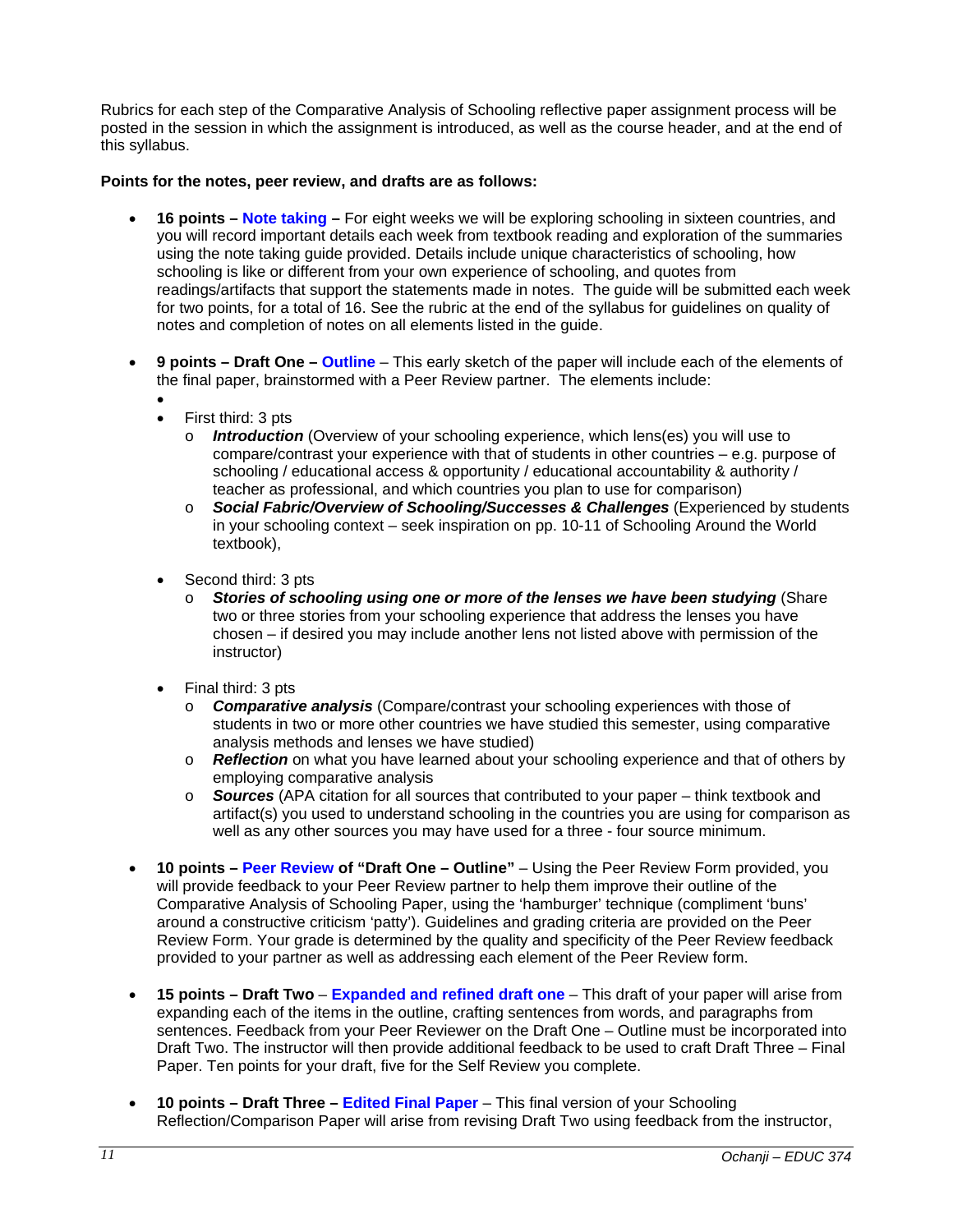and editing. The edit must have a thorough to eliminate grammar / punctuation / typographical errors, as well as meet all required elements of the paper.

A detailed rubric outlining the basis for each part of the Comparative Analysis Paper grades will be posted in the Session where this assignment is introduced, in the course header, and at the end of this syllabus.

### **Grading Standards**

The grading scale is out of a total possible of 180 points. **NOTE: As adjustments are made to the course in response to student learning needs, this total may vary, but each of the three assignments will still be one third of the grade.** 

| A  | $167 - 180$ | $93 - 100\%$ |
|----|-------------|--------------|
| А- | $162 - 166$ | $90 - 92%$   |
| B+ | $157 - 161$ | $87 - 89%$   |
| в  | $149 - 156$ | $83 - 86%$   |
| B- | $144 - 148$ | $80 - 82%$   |
| C+ | 139 – 143   | 77 – 79%     |
| C. | $131 - 138$ | $73 - 76%$   |
| C- | $126 - 130$ | $70 - 72%$   |
| D+ | $120 - 125$ | $67 - 69%$   |
| D. | $113 - 119$ | $63 - 66%$   |
| D- | $108 - 112$ | $60 - 62%$   |
| F  | < 108       | $<60\%$      |
|    |             |              |

### **Tracking Progress**

Use the Grades tool in the left column of Moodle to track your progress in the course. Grades will be continuously updated throughout the semester.

### **Policy on Late Work**

All session activities and assignments should be completed and submitted into Moodle. In the event of an emergency situation notify the instructor and request an extended deadline. Extensions are not automatic. Late assignments may be docked up to 10% per day late.

#### **Some Tips for Online Success**

- **Receiving too many emails? Use "unsubscribe" settings** in your profile to eliminate having all postings being emailed to you
- **Ask a lot of questions**. No question is silly, but suffering in silence IS a bad idea! Ask classmates or ask the instructor – we are all here to help! Use the Community Commons for questions and answers (in course header)
- **Problems with technology? Use the Student Help Desk** right away! They are **available by phone, email and on the bottom floor of the library through the doors facing Craven Hall, 760.750.6505, or sth@csusm.edu.**
- **Pace work online throughout the week** the most successful online students log in most days of the week for an hour +/- to complete sessions in small bites rather than at one sitting.
- **Students who try to complete whole sessions in one sitting near the end of the week struggle in this course**.
- **Read all instructions thoroughly, watch all course videos/mini-lectures, complete all assigned readings –** materials in the readings is NOT repeated in other course materials
- **Complete sessions systematically**, keeping track of work completed, and what is left to do
- Activities in each session are built on prior activities in the same session as well as activities from earlier sessions, so **be sure to complete activities in order** as much as possible
- **Stay connected to classmates/instructor** using course mail, course commons, or request a phone call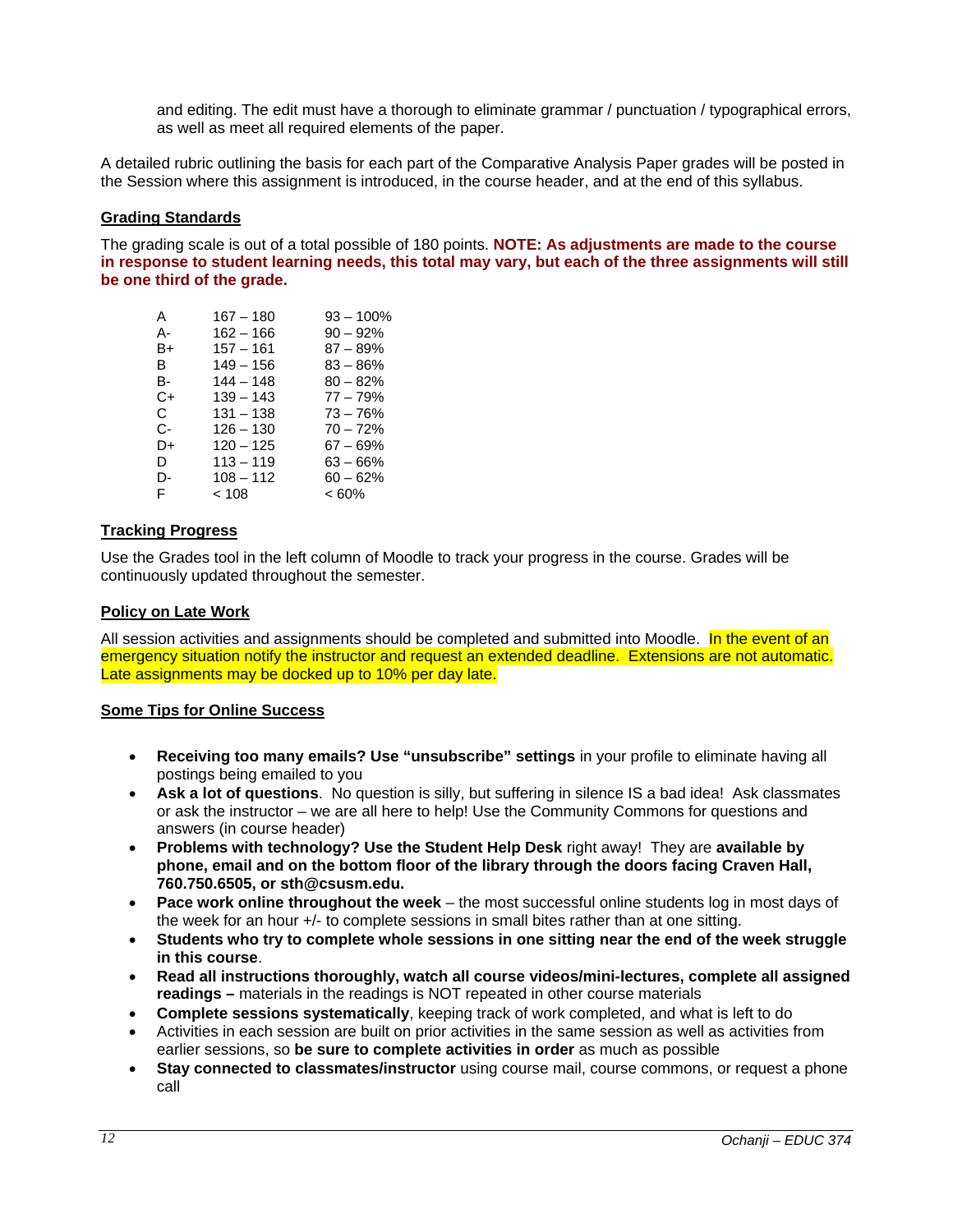- **Make assignments work for you** let the instructor know of specific learning goals you have to be sure you reach them through adjustments of sessions / assignments as needed
- **If sessions are taking too long, immediately contact the instructor** who will make adjustments! Do not suffer in silence!
- **Keep up with course sessions** it is hard to catch up once you get behind
- **Engage fully and enthusiastically in all course sessions** come to learn!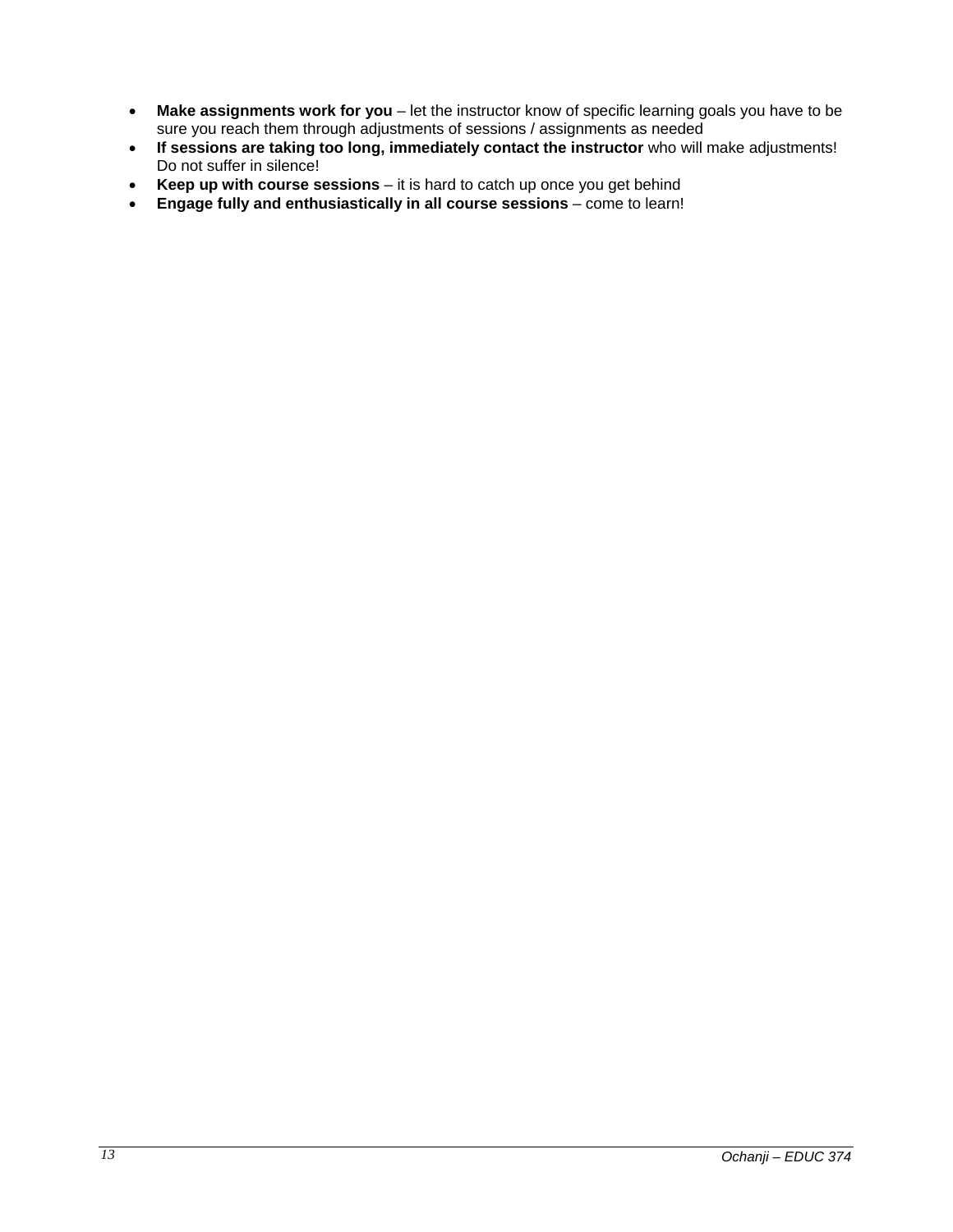# **TENTATIVE SCHEDULE/COURSE OUTLINE\***

*\*During each week students work individually, in small groups, and in large group forums. Most sessions involve*  reading/watching session materials and completing individual, small group and large group activities. Only additional *assignments will be listed under "Assignment" so be sure to read all session instructions carefully, rather than relying on this schedule for activity due dates. Assignments and readings will be adjusted as needed based on student feedback and how things are proceeding in the course.* 

| <b>Date</b>                | <b>Topic</b>                                                                                                                                                                                                                                              | Assignment (see * above)                                                                                                                                                                                                                                                                                                                                                                                                                                   |
|----------------------------|-----------------------------------------------------------------------------------------------------------------------------------------------------------------------------------------------------------------------------------------------------------|------------------------------------------------------------------------------------------------------------------------------------------------------------------------------------------------------------------------------------------------------------------------------------------------------------------------------------------------------------------------------------------------------------------------------------------------------------|
| Session 0<br>$8/22 - 8/28$ | How do we learn about<br><b>International Comparative Education</b><br>in an online environment?                                                                                                                                                          | Syllabus exploration<br>Practice using course tools                                                                                                                                                                                                                                                                                                                                                                                                        |
| <b>SESSIONS</b><br>$1 - 3$ | <b>INTRODUCTION TO</b><br><b>COMPARATIVE EDUCATION</b>                                                                                                                                                                                                    |                                                                                                                                                                                                                                                                                                                                                                                                                                                            |
| Session 1<br>$8/27 - 9/04$ | <b>Welcome to</b><br><b>International Comparative Education</b><br><b>Making Connections</b><br><b>Course Structure</b><br><b>Course Format</b><br>What is the purpose of schooling?                                                                      | Read: M&W – pp. vii-12 (up to Why Bother?)                                                                                                                                                                                                                                                                                                                                                                                                                 |
| Session 2<br>$9/03 - 9/11$ | <b>Impulses That Shape Education</b><br>Developing a Profile of Schooling<br><b>Search Strategies</b><br>Artifact collection - practice<br>What forces shape schooling?<br>How do we learn about schooling in another<br>country?<br>What is an artifact? | Strengths/Weaknesses of an Artifact<br>Summary<br>Sources, Perspectives, Formats<br><b>Artifact Search</b><br>Interview Protocol (optional)<br>Sign up and make a note of which<br>countries you chose, and weeks artifacts<br>are due<br>A - Palestine/Australia/France/USA - 3, 5, 7,<br>9<br>$B -$ Israel/China/England/Mexico $-3$ , 5, 7, 9<br>C - S. Africa/Pakistan/Japan/Russia - 4, 6, 8,<br>10<br>D - Brazil/India/S. Korea/Poland - 4, 6, 8, 10 |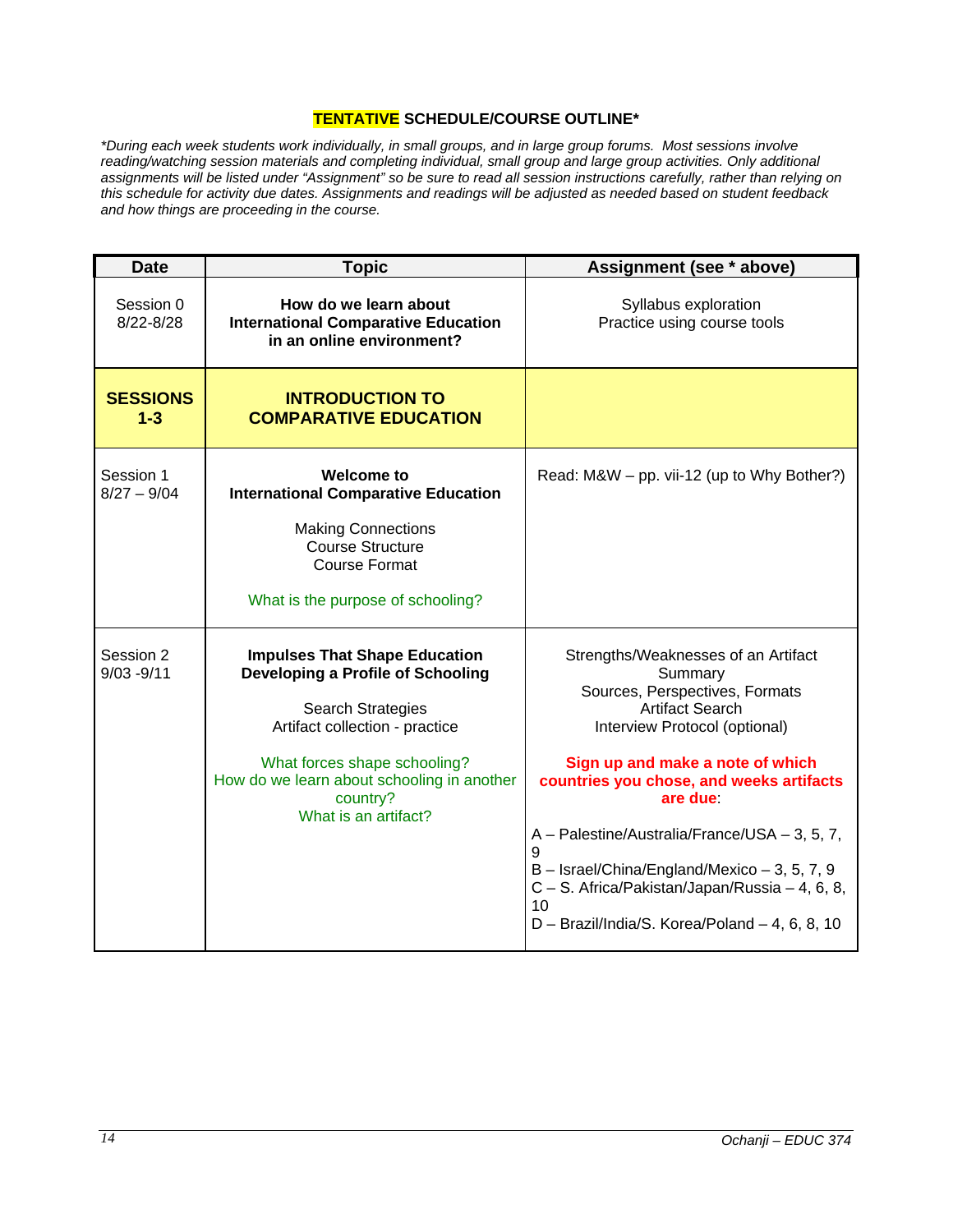| <b>Date</b>                  | <b>Topic</b>                                                                                                                                                                                                             | Assignment (see * above)                                                                                                                                                                               |
|------------------------------|--------------------------------------------------------------------------------------------------------------------------------------------------------------------------------------------------------------------------|--------------------------------------------------------------------------------------------------------------------------------------------------------------------------------------------------------|
| Session 3<br>$9/10 - 18$     | <b>Tools of Comparative Education</b><br>Conceptions of knowledge<br>Language of theoretical frameworks<br>Constant comparative method<br>Grounded theory<br>What does it mean to know?<br>How is knowledge constructed? | Read: $M&W - pp.$ 12-27 & Articles<br>Artifact Search / Theme Sort Activity<br>Artifact DUE (No credit for duplicates) -<br>Group A- Palestine<br>Group B - Israel<br><b>Feedback on Course Format</b> |
| <b>SESSIONS</b><br>$4 - 11$  | <b>DEVELOPING A PROFILE</b><br>OF SCHOOLING                                                                                                                                                                              |                                                                                                                                                                                                        |
| Session 4<br>$9/17 - 25$     | <b>Considering the Purpose of Schooling</b><br>Why do we go to school?<br>Middle East/Southeast Asia<br>(Palestine & Israel)                                                                                             | Read: M&W pp. 121-167<br><b>Browse artifacts</b><br>Artifact DUE - (No credit for duplicates)<br>Group C - South Africa<br>Group D - Brazil<br><b>Notes on Palestine/Israel</b>                        |
| Session 5<br>$9/24 - 10/02$  | <b>Considering Educational</b><br><b>Access &amp; Opportunity</b><br>What is 'equitable education,' and who<br>decides?<br><b>Southern Continents</b><br>(South Africa & Brazil)                                         | Read: M&W pp. 325-357<br><b>Browse artifacts</b><br>Artifact DUE - (No credit for duplicates)<br>Group A - Australia<br>Group B - China<br><b>Notes on South Africa/Brazil</b>                         |
| Session 6<br>$10/01 - 10/09$ | <b>Considering Indigenous Knowledge</b><br>Whose knowledge is taught, and who<br>decides?<br>Pacific Rim (Australia & China)                                                                                             | Read: M&W pp. 68-119<br><b>Browse artifacts</b><br>Artifact DUE - (No credit for duplicates)<br>Group C- Pakistan<br>Group D - India<br><b>Notes on Australia/China</b>                                |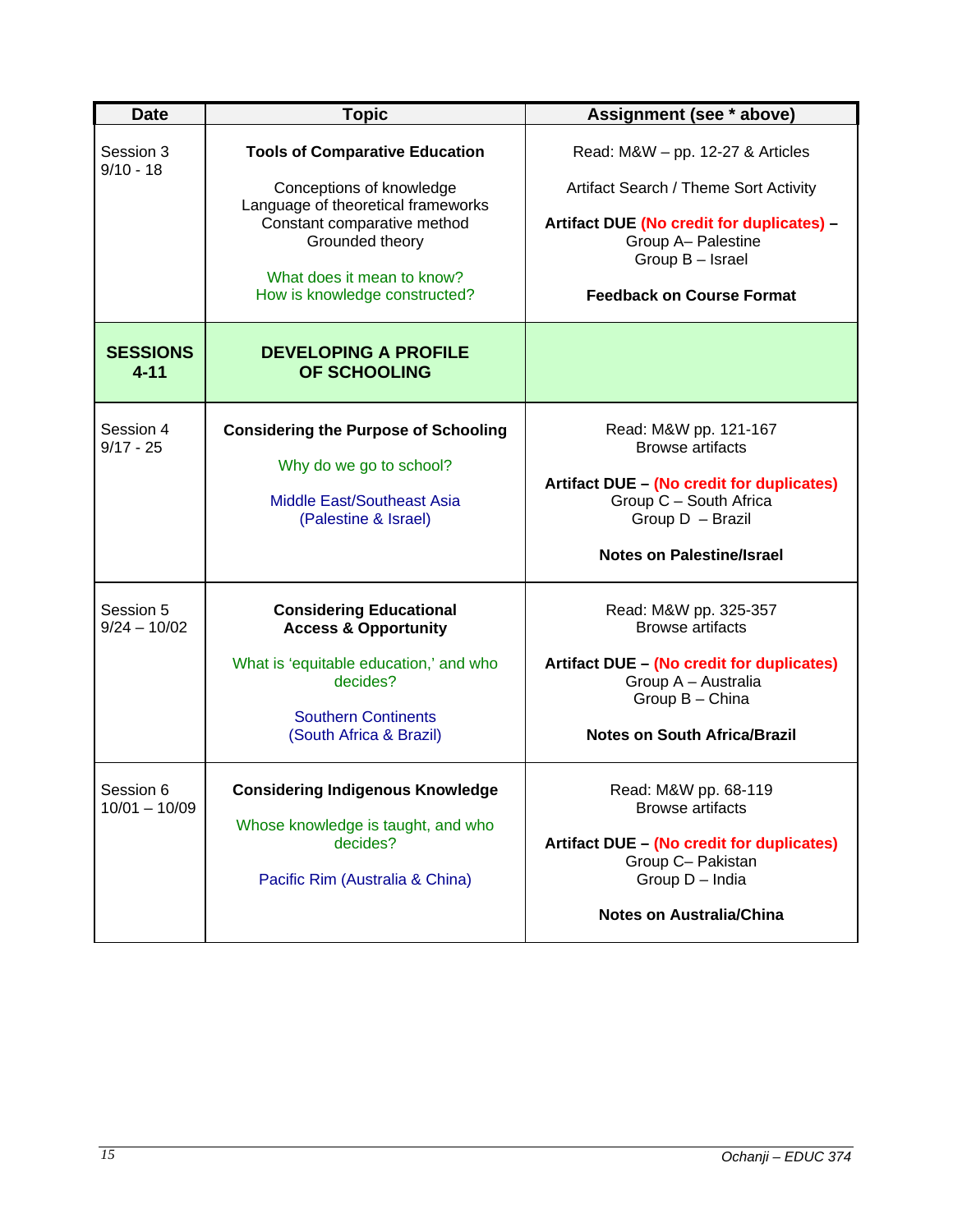| <b>Date</b>                   | <b>Topic</b>                                                                                                                                                                                                                  | Assignment (see * above)                                                                                                                                                                                                                                          |
|-------------------------------|-------------------------------------------------------------------------------------------------------------------------------------------------------------------------------------------------------------------------------|-------------------------------------------------------------------------------------------------------------------------------------------------------------------------------------------------------------------------------------------------------------------|
| Session 7<br>$10/08 - 16$     | <b>Considering Gender Equity</b><br>Who goes to school, and who decides?<br><b>Middle East/Southeast Asia</b><br>(Pakistan & India)                                                                                           | Read: M&W pp. 168-204<br><b>Browse artifacts</b><br>Artifact DUE - (No credit for duplicates)<br>Group A - France<br>Group B - England<br><b>Notes on Pakistan/India</b><br><b>Feedback on Course Format</b>                                                      |
| Session 8<br>$10/15 - 23$     | <b>Considering Educational Accountability</b><br>and Authority<br>What is the appropriate balance between<br>educational authority and accountability?<br>New Europe (France & England)                                       | Read: M&W pp. 205-245<br><b>Browse artifacts</b><br>Artifact DUE - (No credit for duplicates)<br>Group C - Japan<br>Group D - South Korea<br><b>Notes on France/England</b>                                                                                       |
| Session 9<br>$10/22 - 30$     | <b>Considering Teacher Professionalism</b><br>Who are the teachers?<br>How are they prepared?<br>Who decides curriculum?<br>What factors reinforce or hinder teacher<br>professionalism?<br>Pacific Rim (Japan & South Korea) | Read: M&W pp. 29-67<br><b>Browse artifacts</b><br><b>Artifact DUE - (No credit for duplicates)</b><br>Group A - United States of America<br>Group B - Mexico<br>Notes on Japan/South Korea                                                                        |
| Session 10<br>$10/29 - 11/06$ | <b>Considering Our Own Experiences</b><br>How might we place our schooling<br>experiences into an international context?<br><b>North American Neighbors</b><br>(USA & Mexico)<br><b>Draft One Outline construction</b>        | Read: M&W pp. 285-324<br><b>Browse artifacts</b><br><b>Artifact DUE - (No credit for duplicates)</b><br>Group C - Russia &<br>Group D - Poland<br><b>Notes on USA/Mexico</b><br>DUE in Small Group: 1-2 page DRAFT ONE<br>- Outline of Comparative Analysis Paper |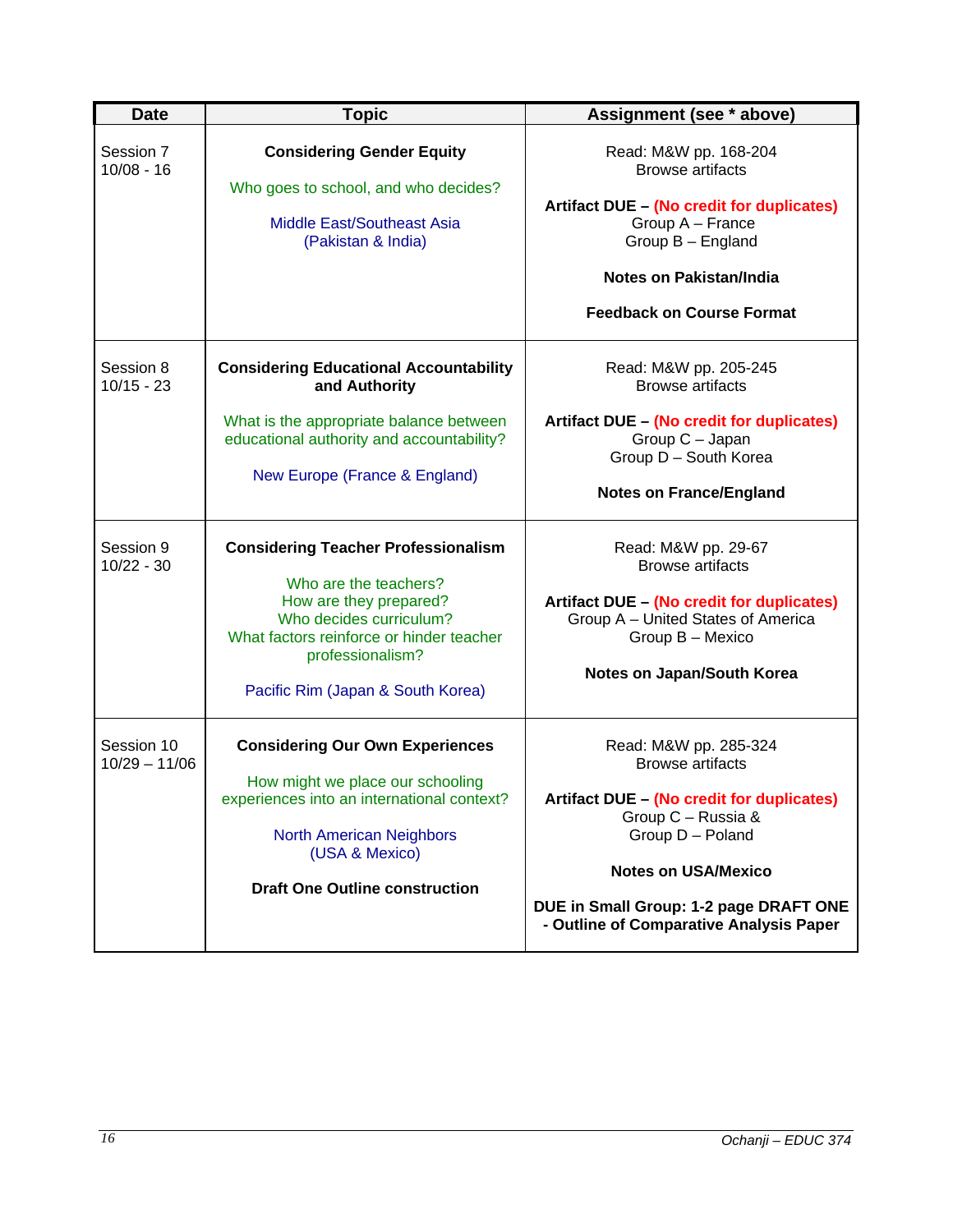| <b>Date</b>                  | <b>Topic</b>                                                                                                                                                                                                                                    | Assignment (see * above)                                                                                                                                                                         |
|------------------------------|-------------------------------------------------------------------------------------------------------------------------------------------------------------------------------------------------------------------------------------------------|--------------------------------------------------------------------------------------------------------------------------------------------------------------------------------------------------|
| Session 11<br>$11/05 - 13$   | <b>Reflection on</b><br><b>Constant Comparison Method</b>                                                                                                                                                                                       | Read: M&W pp. 246-283<br><b>Browse artifacts</b>                                                                                                                                                 |
|                              | Peer Review Draft One<br>What are we learning from the Constant<br>Comparative Method, and what is missing?<br>New Europe (Russia & Poland)                                                                                                     | DUE in Small Group: 3-5 page DRAFT ONE<br>- Expanded Outline<br>DUE in Small Group: Peer Review of<br><b>Expanded Outline</b><br><b>Notes on Russia/Poland</b>                                   |
| <b>SESSIONS</b><br>$12 - 14$ | <b>COMPARATIVE ANALYSIS</b><br><b>ACROSS CULTURES</b>                                                                                                                                                                                           |                                                                                                                                                                                                  |
| Session 12<br>$11/12 - 20$   | ~CONSTRUCTION ZONE~<br><b>Comparative Analysis of Schooling</b><br><b>Draft Two construction</b><br>How might we incorporate Peer Review into<br>our first draft?                                                                               | <b>DUE - DRAFT TWO: *</b><br><b>Comparative Analysis of Schooling Paper</b><br>*Papers submitted earlier will receive<br>instructor feedback sooner<br><b>Watch for Course Evaluation E-mail</b> |
| Session 13<br>$11/19 - 27$   | <b>Responses to globalization</b><br>What are some educational responses to<br>globalization?<br>Common Core Standards / High Stakes<br>Exams<br>International Baccalaureate / Knowton /<br>International Agencies / MOOCs / Online<br>Learning | Read: Articles/Websites<br>Explore responses to globalization<br><b>Course Evaluations</b>                                                                                                       |
| Session 14<br>$11/26 - 12/4$ | ~CONSTRUCTION ZONE~<br><b>Placing Our Own Educational</b><br><b>Experiences into the International</b><br><b>Schooling Context</b><br>How do our experiences compare?                                                                           | <b>DUE - DRAFT THREE - Final</b><br><b>Comparative Analysis of Schooling Paper</b><br><b>Course Evaluations (Continued)</b>                                                                      |
| <b>SESSION</b><br>15         | <b>FINAL REFLECTIONS</b>                                                                                                                                                                                                                        |                                                                                                                                                                                                  |